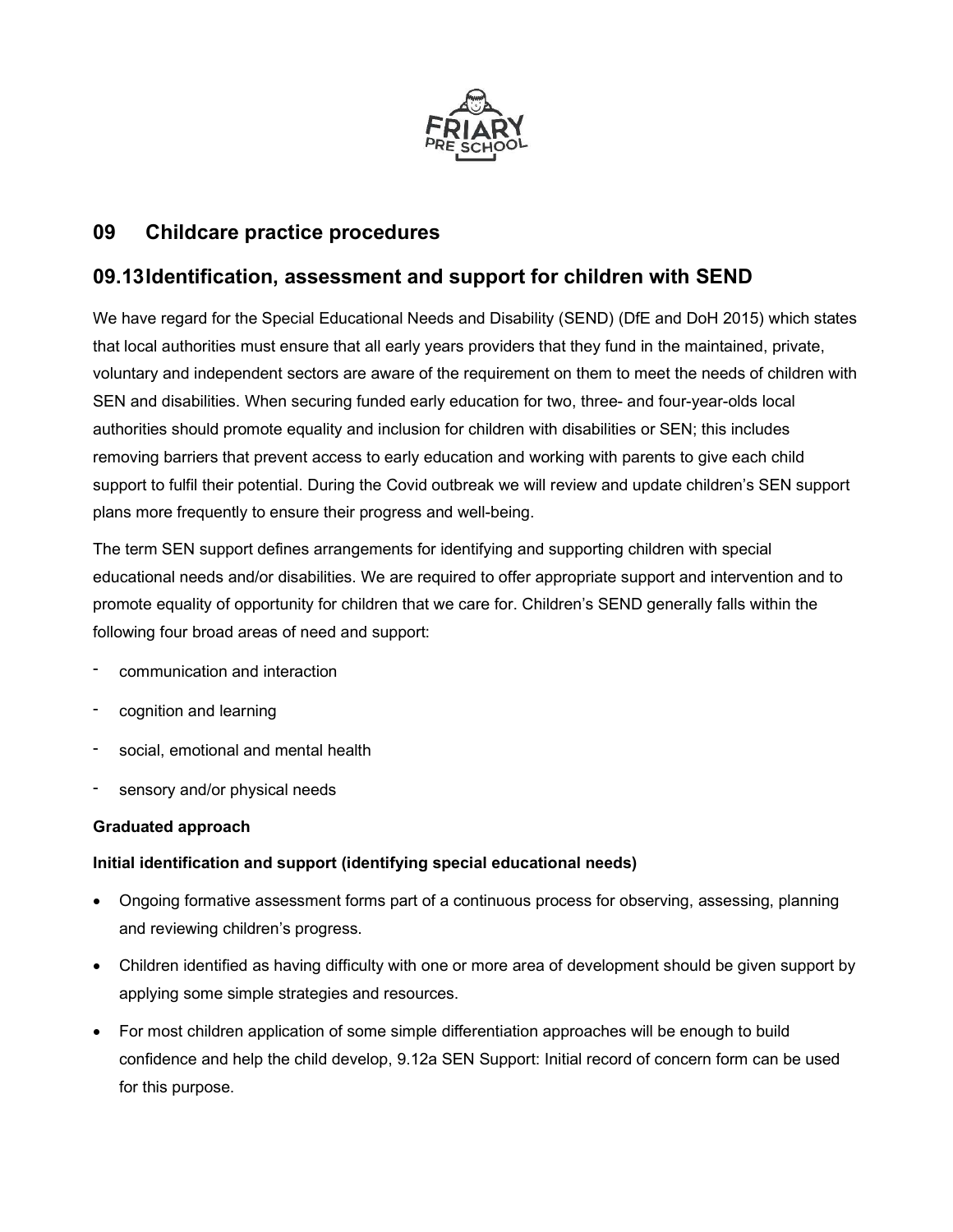• If despite applying differentiated strategies a child continues to struggle and is showing significantly more difficulty with learning than their peers or has a disability which requires specific adjustments, then the key person should raise a concern with the setting's SENCo/setting manager and the child's parents.

## Observation and assessment of children's SEN

Where a child appears to be behind expected levels, or their progress gives cause for concern, practitioners should consider all the information about the child's learning and development from within and beyond the setting.

- Information can be collated from formal checks such as the progress check at age two, observations from parents and observation and assessment by the setting of the child's progress.
- When specialist advice has been sought externally, this is used to help determine whether or not a child has a special educational need (SEN).
- The child's key person and SENCo/Manager (Olivia Gailey) use this information to decide if the child has a special educational need.
- If the decision is that the child does have a SEN and the parents are not already aware of a concern, then the information is shared with them. Once parents have been informed, they should be fully engaged in the process, contributing their insights to all future actions for their child.

## Planning intervention

- Everyone involved with the child should be given an opportunity to share their views. Parents should be encouraged to share their thoughts on the child's difficulties and be involved in the decision as to what will happen next.
- A first intervention option may be to carry on with applying differentiated support and to review the child's progress at an agreed date. If the child's needs are more complex, then the decision maybe to go straight ahead and prepare 09.13b SEN support: Action plan with detailed evidence-based interventions being applied straight away and simultaneously external referrals made.
- If relevant, then the child should be appropriately included in development of the action plan but only at a level which reflects their stage of comprehension.
- 09.13b SEN support: Action plan described below, ensures that children that are identified, or suspected of having a SEN will receive the right level of support and encouragement with their learning and development as early as possible.

# Involving the child

- The SEND Code of Practice supports the rights of children to be involved in decisions about their education.
- Inclusion of children with SEND helps build self-confidence and trust in others.
- Ascertaining children's views may not be easy, a range of strategies will be needed.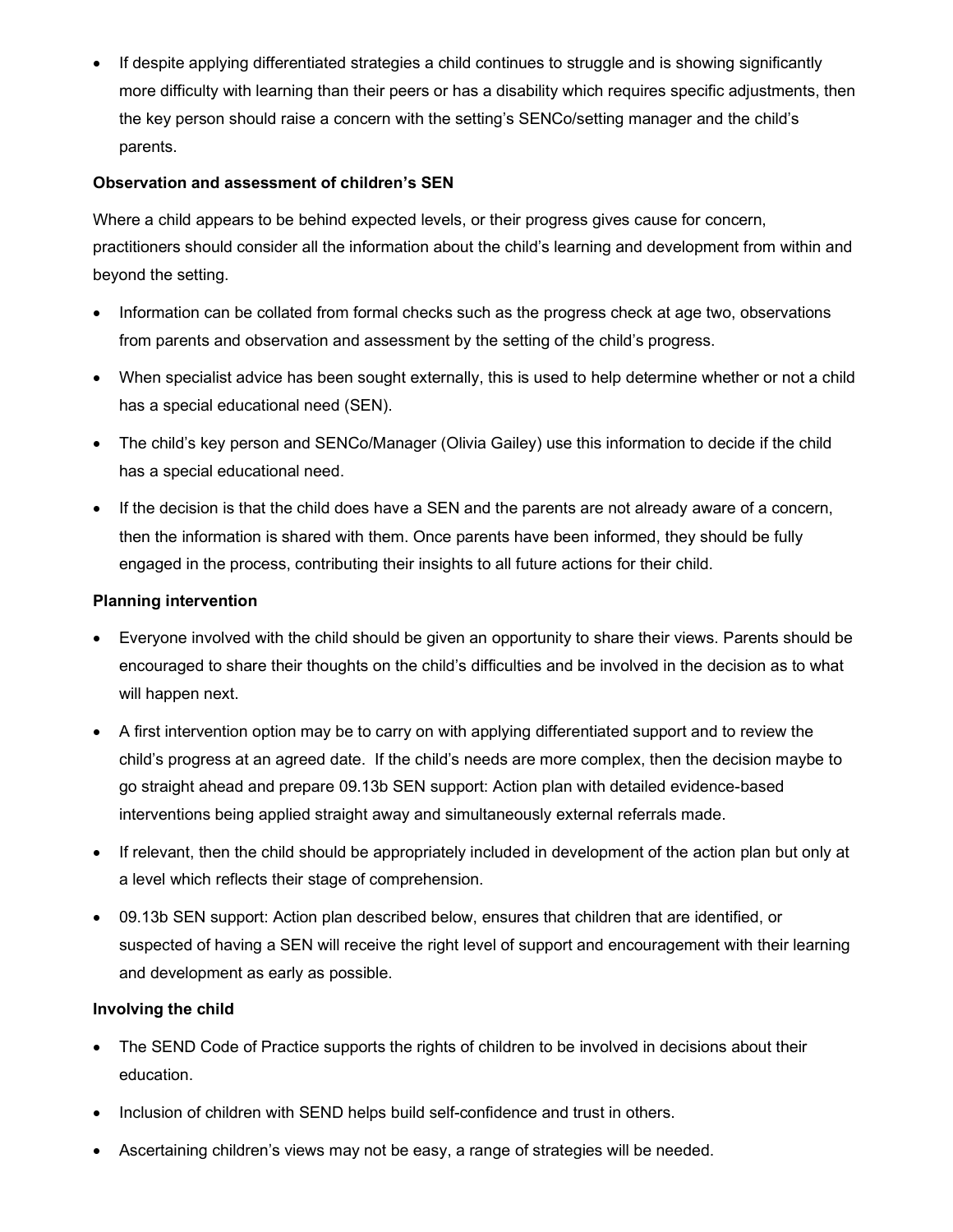- Accurate assessment helps identify children's strengths and possible barriers to learning.
- The key person and setting manager/SENCo work in partnership with parents and other agencies to involve the child wherever appropriate.
- Children are involved at appropriate stages of the assessment and to their level of ability.
- Establishing effective communication is essential for the child's involvement.

#### SEN action plan

- 09.13b SEN support: Action plan, should show what support is required to help achieve outcomes for the child and detail the frequency of these interventions and who will apply them and with what resources.
- A review date (at least termly) should be agreed with the parents so that the child's progress can be reviewed against expected outcomes and next steps agreed.
- A copy of the plan is stored in the child's file so that any other member of staff or an inspector looking at the file will see how the child is progressing and what interventions have been or are being applied.
- If a child requires specific medical interventions during their time in the setting, 04.2a Health care plan form should also be completed and integrated into the general plans to ensure the child's medical needs are known and safely met.
- The action plan should provide an accessible summary of the child's needs, which can be used if further assessment is required including a statutory Education Health and Care (EHC) Assessment, and development of an EHC plan.

#### Drawing up a SEN action plan

- If external agencies are already involved at this stage, then they should also be invited to help decide on what appropriate interventions are needed to help meet outcomes for the child. The SENCo/setting manager should take the lead in coordinating further actions including preparation of the action plan and setting short-term targets.
- Where there are significant emerging concerns (or an identified special educational need or disability) targeted action plans are formulated that relate to a clear set of expected outcomes and stretching targets.
- 09.13b SEN support: Action plan, highlights areas in which a child is progressing well; areas in which some additional support might be needed and any areas where there is a concern that a child may have a developmental delay (which may indicate a special educational need or disability). It describes the activities and strategies the provider intends to adopt to address any issues or concerns.
- Planned intervention should be based on the best possible evidence and have the required impact on progress with longer-term goals covering all aspects of learning and development and shorter-term targets meeting goals.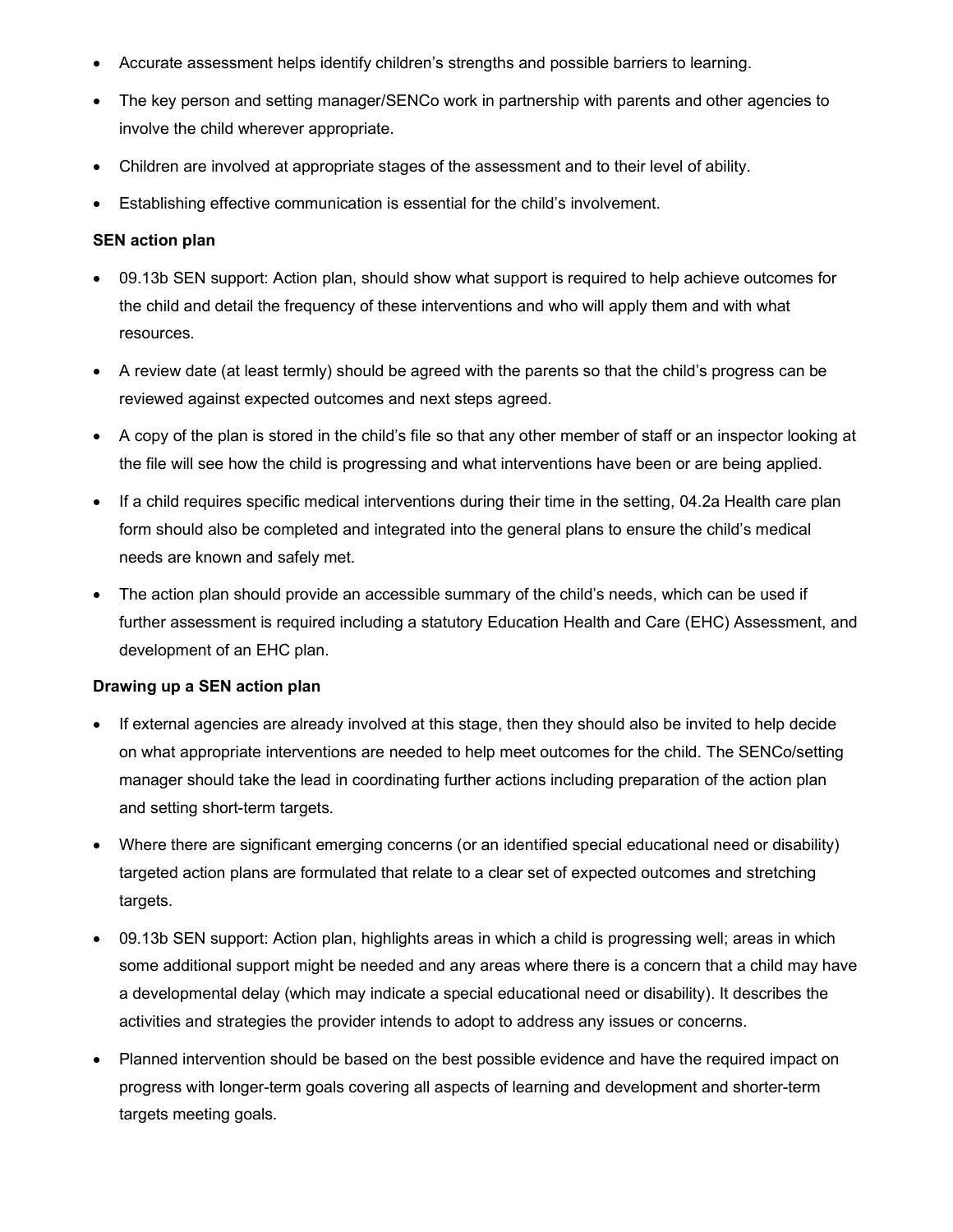- The plan should focus on the needs of the child, the true characteristics, preferences, and aspirations of the child and involvement of the parents with a clear set of targets and expected outcomes for the child. Effective planning at this stage should help parents and children express their needs, wishes, and goals:
	- focus on the child as an individual and not their SEN label
	- be easy for children to understand and use clear ordinary language and images, rather than professional jargon
	- highlight the child strengths and capacities
	- enable the child, and those who know them best, to say what they have done, what they are interested in and what outcomes they are seeking in the future
	- tailor support to the needs of the individual
	- organise assessments to minimise demands on families
	- bring together relevant professionals to discuss and agree together the overall approach
- If the child fails to make progress and multi-agency support is sought, then it is at this point that Early Help/CAF assessment should be considered.

#### Record keeping

If a child has or is suspected of having a SEN, a dated record should be kept of:

- the initial cause for concern and the source of this information, (the progress check at age two and/or outcomes of previous interventions). 09.13a SEN support: Initial record of concern form can also be used for this purpose drawing information from other sources
- the initial discussion with parents raising the possibility of the child's SEN
- the views of the parents and other relevant persons including, wherever possible, the child's views;
- the procedures followed with regard to the Code of Practice to meet the child's SEND e.g. SEN action plan, referrals to external agencies and for statutory assessment
- evidence of the child's progress and any identified barriers to learning
- advice from other relevant professionals; and all subsequent meetings with parents and other persons and any subsequent referrals

#### Records may include

- observation and monitoring sheets
- expressions of concern
- risk assessments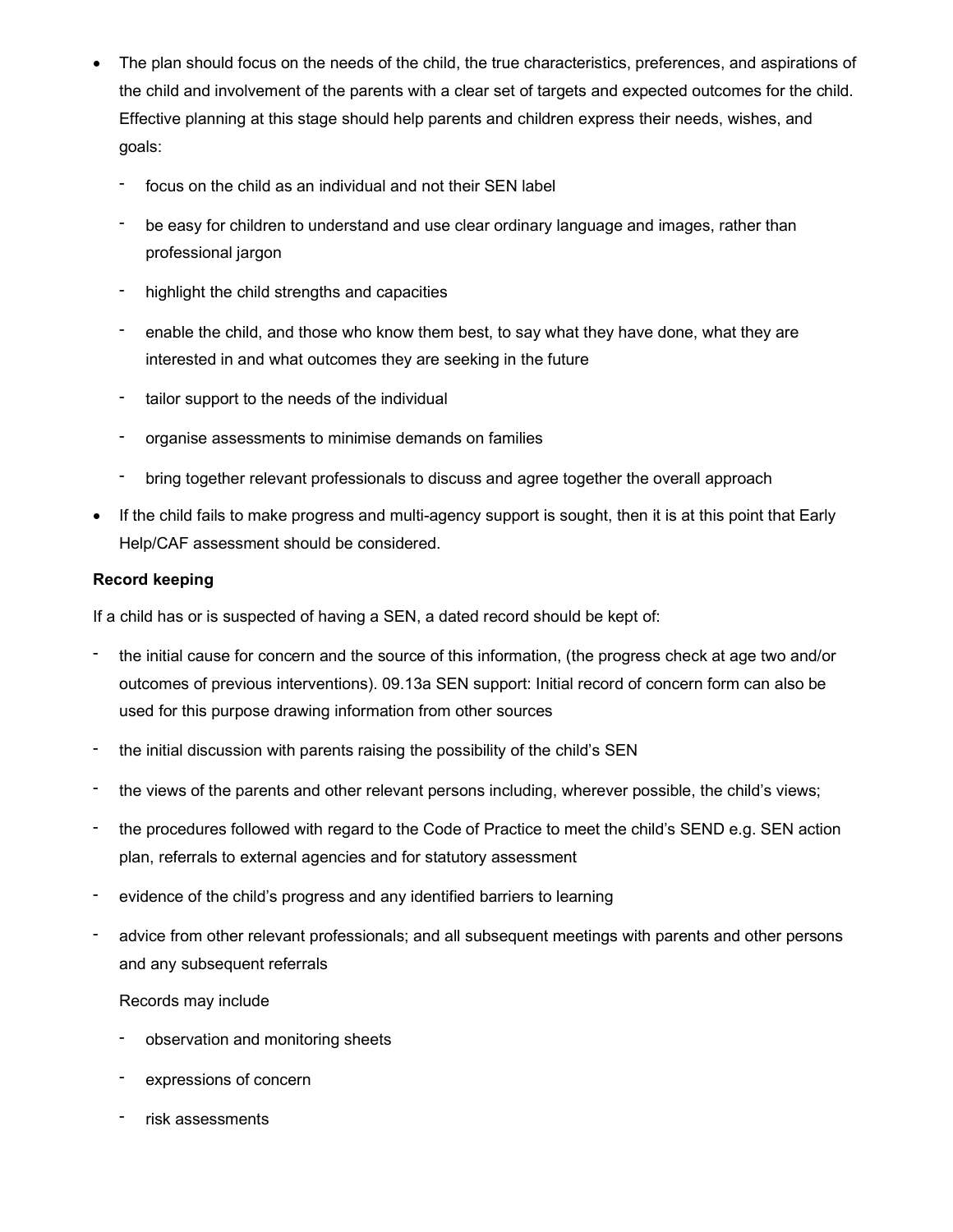- access audits (01.1b)
- health care plans (including guidelines for administering medication)
- SEN action plans
- meetings with parents and other agencies
- additional information from and to outside agencies
- agreements with parents
- guidelines for the use of children's individual equipment; Early help CAF referrals
- referral to the local authority identifying a child's special educational needs and request for statutory Education, Health, Care (EHC) needs assessment; and a copy of an EHC plan

## Seeking additional funding/enhanced/top up

If the child's needs cannot be met from within the setting's core funding, then it will be at this point that the evidence collated will be used to apply for top up/enhanced funding from the local authority's inclusion fund. If a new or existing child is disabled, then the setting should check if the family is in receipt or have applied for Disability Living Allowance. If so, the setting will be able to apply to their local authority for the local Disability Access Fund.

## Statutory education, health and care (EHC) assessment and plan

#### Statutory assessment

- If a child has not made progress, then the next steps may be for the child to undergo an Education, Health and Care Assessment.
- If a child is under compulsory school age, the local authority will conduct an EHC needs assessment if they consider that the child's needs cannot be met within the resources normally available to the early years setting.
- Children aged under age two are eligible where an assessment has indicated that the child is likely to have SEN which requires an EHC plan when they reach compulsory school age.
- When a child's needs appear to be sufficiently complex, or the evidence suggest specialist intervention then the local authority is likely to conclude that an EHC plan is necessary
- The local authority should fully involve the parent and must seek advice from the setting in making decisions about undertaking an EHC assessment and preparing an EHC plan.
- Settings should prepare by collating information about the child's SEND including:
	- documentation on the child's progress in the setting
	- interventions and support provided to date
	- evidence of external agency assessment, support and recommendations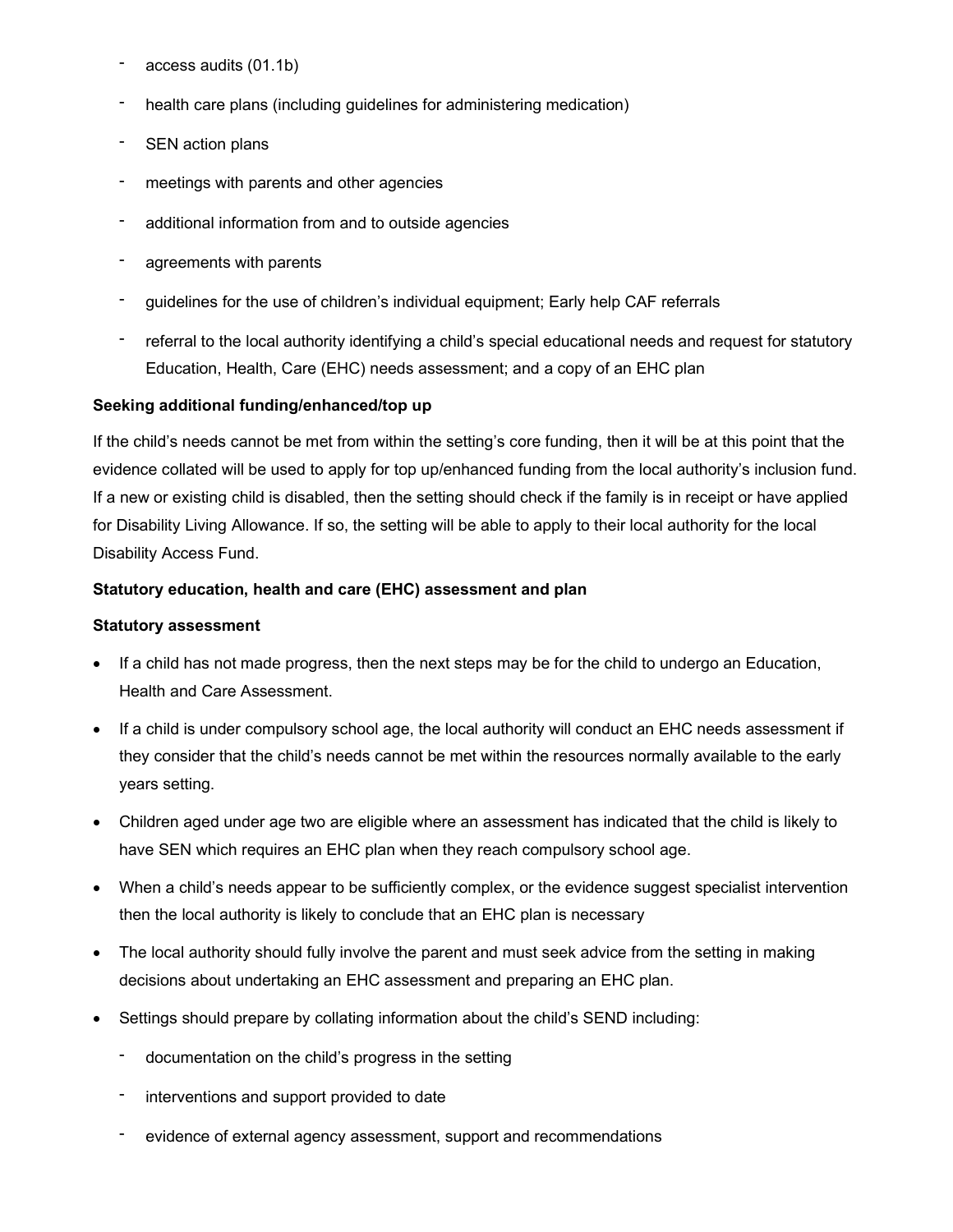parental views and wishes (and where appropriate those of the child)

The information will then be submitted to the local authority to allow them to accurately assess the child in the context of the support already given.

- The local authority must inform the child's parents of their decision within six weeks of receiving a request for an assessment and give its reasons for their decision. If the local authority decides to conduct an assessment, it must ensure the child's parents are fully included right from the beginning and are invited to contribute their views. If the local authority subsequently decides not to conduct an assessment it must then inform the parents of their right to appeal that decision, of the requirement for them to consider mediation should they wish to appeal.
- If the local authority decides that a statutory EHC plan is not necessary, it must notify the parents and inform the provider, giving the reasons for the decision. This notification must take place within 16 weeks of the initial request or of the child having otherwise been brought to the local authority's attention.
- If the decision following an assessment is to compile an EHC plan the local authority should consult collaboratively with the parents in the preparation of the plan ensuring that their views and their child's preferences are taken into account and that plans describe positively what the child can do and has achieved to date.
- Plans are evidenced based and focus on short term outcomes and long-term aspirations for the child including family and community support. Parents have the right to request a particular provision for their child to be named within their EHC plan.
- If an early years setting is named, the local authority must fund this provision. They cannot force a setting to take a child and can only name the provision in the EHC if the setting agrees.
- Local authorities should consider reviewing an EHC plan for a child under age five at least every three to six months. Such reviews would complement the duty to carry out a review at least annually but may be streamlined and not necessarily require the attendance of the full range of professionals, depending on the needs of the child. The child's parents must be fully consulted on any proposed changes to the EHC plan and made aware of their right to appeal to the Tribunal.

#### External intervention and support

Where external agency intervention has been identified to help support a child with SEND then this intervention should be recommended in writing by a suitably reliable source such as a speech and language therapist, paediatrician or educational psychologist.

#### Further guidance

Special Educational Needs and Disability (SEND) (DfE and DoH 2015) www.gov.uk/government/publications/send-code-of-practice-0-to-25

Ready, Steady, SENCO (Pre-school Learning Alliance 2018)